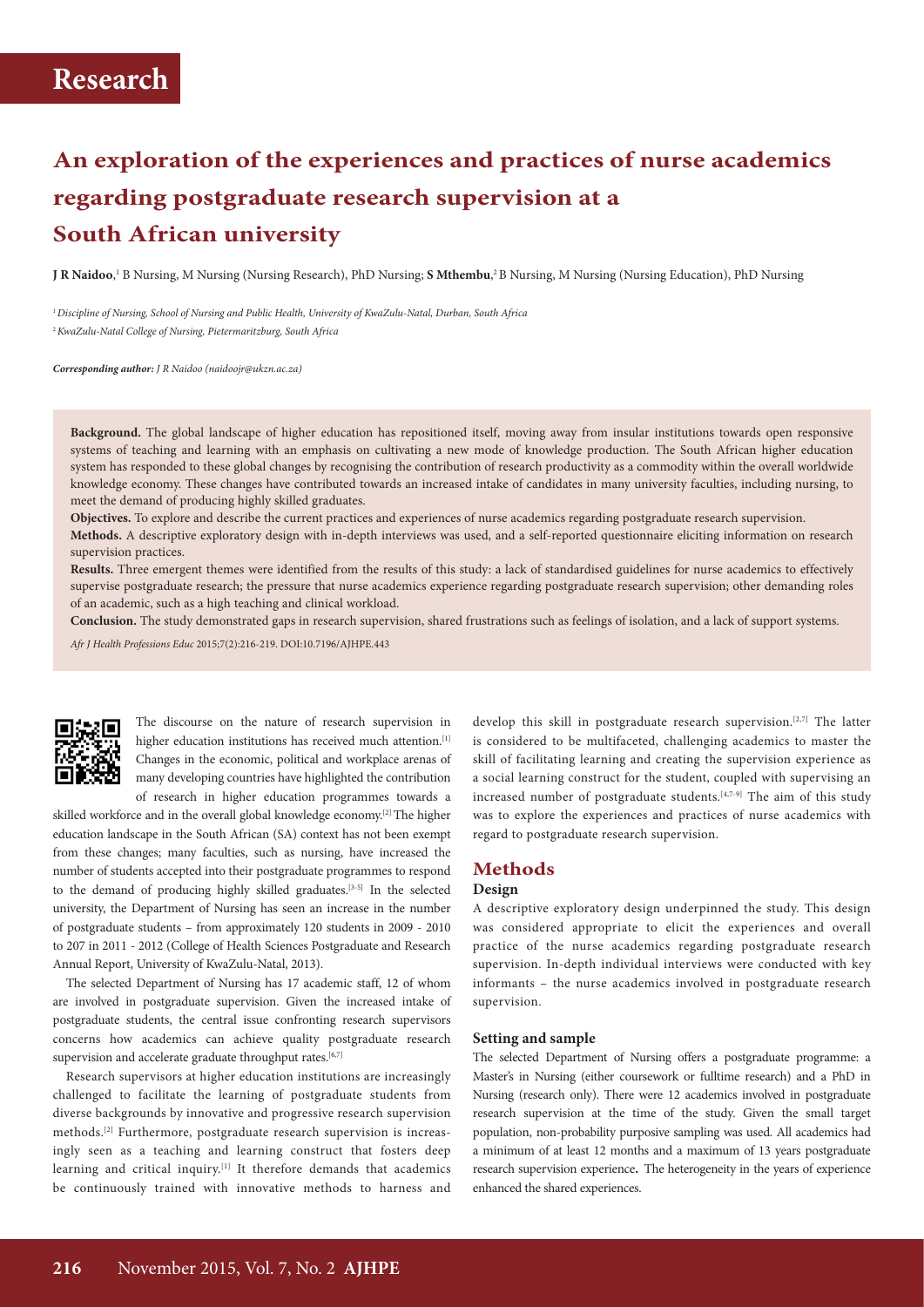## **Data gathering and analysis**

Each individual in-depth interview lasted 45 - 60 minutes and was guided by probing questions, which focused on eliciting the overall experiences and practices of postgraduate research supervision. The interviews were audio-recorded, transcribed and saved in MS Word on a password-protected laptop. Thematic analysis was used to identify emergent themes. A self-reported questionnaire eliciting information on postgraduate research supervision practices was also administered to each participant before the interview and was reported using percentages and frequency counts. The questionnaire focused on the mode of supervision, years of experience involved in research supervision, use of supervision contracts and models, and number of postgraduate students being supervised. The probing questions of the individual in-depth interview and the items of the self-reported questionnaire were informed by literature related to postgraduate research supervision.

### **Ethical considerations**

After institutional ethical approval (HSS/0777/013), departmental permission was granted by the Dean and Head of the School. A letter stating the purpose of the study and detailing its nature was distributed to all participants, who were advised that they could withdraw from the study at any time without reason and that their participation was voluntary and had no bearing on their current positions in the Department of Nursing. There were no direct benefits to the study participants; however, the study results will have an aggregate benefit to the wider nursing department in terms of providing insight into the experiences and practices of research supervision. Anonymity was maintained throughout data collection. No identifying information was requested from the participants. While the researcher was also an academic involved in postgraduate research supervision, the researcher bracketed and did not include her feelings, views and experiences of postgraduate research supervision from the collected data. The second researcher, with whom the main researcher reflected after the individual interviews, facilitated bracketing.

### **Trustworthiness**

Trustworthiness of the findings was achieved through: (*i*) credibility; (*ii*) dependability; and (*iii*) triangulation. Credibility was achieved by member checking of the themes that emerged from the interviews. This allowed for congruency in the researcher's meaning of the data to that of the intended meaning from the participants. Dependability of the data collected was ensured through an audit trail. Given that this study had two researchers, both served as peer reviewers of the individual in-depth interviews, the level of probing, and the sequence in terms of how the data were collected. Triangulation of data was achieved through the use of individual in-depth interviews, field notes during the interviews and a self-reported questionnaire. The use of multiple sources of data increased the certainness of the data gathered with regard to postgraduate research supervision.

### **Limitations of the study**

While efforts to avoid researcher bias was controlled by reflection and bracketing, the researchers being academics involved in postgraduate research supervision was a limitation.

## **Results**

## **Sample description**

Data saturation occurred after individual in-depth interviews with 7 participants. Table 1 presents a descriptive summary of the participants' demographic characteristics with regard to their years of experience as academics and postgraduate research supervisors.

## **Table 1. Sample characteristics**

| Variable                                                   | Mean           | Range     |
|------------------------------------------------------------|----------------|-----------|
| Length of time as an academic (years)                      | 6.2            | $3 - 12$  |
| Length of time supervising (years)                         | 4.7            | $2 - 10$  |
| Master's students being supervised at time of interview, n | 7              | $2 - 12$  |
| Students graduated, n                                      | 1              | $0 - 6$   |
| Length of time per week supervising (hours)                | 8.5            | $3 - 10$  |
| Sessions per month with each student, n                    | $\mathfrak{D}$ | $2 - 4$   |
| Length of time per supervision session (hours)             | 1.5            | $1 - 2.5$ |

## **Experiences of postgraduate supervision (Table 2)**

Three prominent themes emerged during data analysis: (*i*) overwhelmed and frustrated; (*ii*) pressure to perform; and (*iii*) getting the balance right.

| Variable                                 | Yes, $n$ $(\%)$ | No, $n$ (%) |  |
|------------------------------------------|-----------------|-------------|--|
| Mode of supervision                      |                 |             |  |
| Contact (face to face)                   | 7(100)          |             |  |
| Email correspondence                     | 7(100)          |             |  |
| Skype/video-conferencing or related mode | 2(29)           | 5(71)       |  |
| Other: cohort/group                      | 1(14)           | 6(86)       |  |
| Use of a supervision contract            | 5(71)           | 2(29)       |  |
| Use of models of supervision             | 1(14)           | 6(86)       |  |

### **Overwhelmed and frustrated**

Most participants experienced research supervision as an overwhelming task, expressing feelings of fear and loss of confidence as an academic when they initially started supervising. Moreover, participants noted that they experienced a loss of control in managing their role as an academic, which they largely perceived as being focused on teaching and learning activities. Participants who were less experienced with postgraduate research supervision reported feeling fearful with the expectation of accelerated graduate throughput. They further noted that they experienced the challenge of trying to meet the expectation of successful and quality postgraduate research supervision without clear guidelines to facilitate successful supervision:

'When I started I was given students to start supervision … I didn't know where to begin ... there was nothing to guide me ... no guidebooks ... .'

' … I felt scared … not knowing what was research supervision and how to start doing this, and at the same time we are expected to have high completion rates … .'

'We are told about making sure our research students complete and graduate in the time given … one becomes afraid especially because some of us have not supervised masters students before.'

It also emerged that the role of supervision was perceived as overpowering compared with other tasks of an academic. This further increased anxiety and being overwhelmed by research supervision, as well as a feeling of being blinded by the lack of knowledge on how to effectively fulfil this role: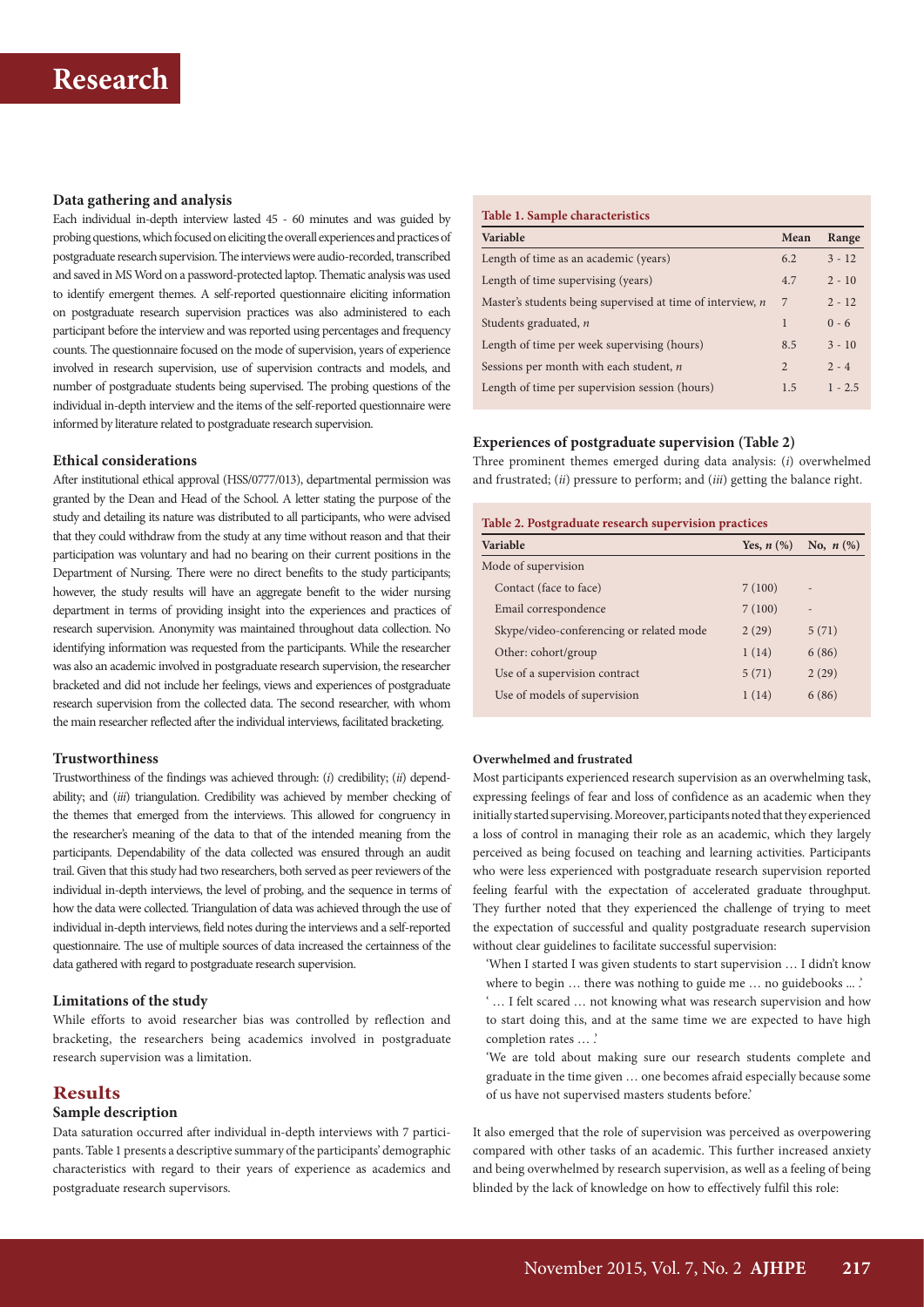## **Research**

'It is frustrating, research supervision takes most of my time … and I also teach clinical modules so need to do clinical rounds with the students as well ... .<sup>'</sup>

' … it becomes frustrating to manage all the roles and task of an academic … research supervision takes most of my time, especially if you are doing it for the first time … and at the same time we are expected to do research publications for ourselves … .'

Contributing to the feelings of being overwhelmed and frustrated, there were no guidelines or models of research supervision that they could use to assist them. Therefore, participants relied on their previous experience of being supervised in their own studies to guide them in research supervision. Furthermore, their own experiences left them feeling doubtful and frustrated with the supervision:

' … there are no information or courses I attended … I have mainly focused on how I was supervised when I was a student … .'

'I supervise based on how I was supervised during my studies … you learn at the same pace as the student you are supervising, I feel uncertain if I'm doing the right thing … .'

'I am always feeling unsure if I am doing the right thing … there is nothing to guide us. You become frustrated not knowing the right way to do things.'

### **Pressure to perform**

Participants felt that they experienced pressure to perform with the research students allocated to them. There was awareness of an expectation from the institution to accelerate postgraduate graduation rates. Furthermore, the participants who were new to research supervision noted the pressure they experienced with having to be skilled and providing quality supervision:

' … you always have a long list of postgrad students that need supervision … you have to finish them at a fast pace because next year your load just gets more … .'

'We are told they [students] need to be completed in the minimum time … our performance as an academic is based on how many students you can graduate.'

'Some of us have just completed our own qualifications and we are expected to supervise … it puts a lot of pressure because students are expecting quality supervision … .'

Some participants noted that the overwhelming pace of being expected to provide research supervision did not facilitate a learning pace where they could find their own niche area in the Department of Nursing and style of research supervision:

'I try to read as much as I can on the student's topic … but because I have so many students to supervise … it is difficult to get your own style to supervise.'

'There are many students … they all come to see you at the same time … one cannot think about what is my way of supervising … or to even think about what area is my area of research.'

### **Getting the balance right**

Participants had many mechanisms of coping with supervision, despite the absence of a formal postgraduate research supervision programme to support the academics. Participants described strategies such as group or cohort supervision and using opportunities such as coffee mornings with postgraduate students to foster an equal relationship between student and supervisor. The participants felt that these efforts contributed towards a positive research supervision experience:

'I find it easier to work on the same aspect with all my students … I get them all together and go over the theory of it … then we go back to individual contact supervision … it avoids repeating the same aspects to all the students … .'

'I make it very social for the first meeting, I try to break the barriers as much as possible … it helps students … gives them a space where they can feel free … to talk about their fears of research.'

Participants also noted that postgraduate students' expectations of what they wanted from their supervision experience added to the stress of supervising. A lack of clear role definition and task allocation of a supervisor has sometimes resulted in hostility and conflict with students, who expected more from the supervision relationship:

'It is frustrating when students expect you to do things like editing and formatting the document … some even expect you to help with literature reviewing … they don't want to learn these skills on their own.'

'I end up even doing grammar and editing and re-writing paragraphs … so I'm not sure if doing so much as part of supervision is also contributing to me feeling fatigued all the time with supervision … .'

Participants thought that creating peer support learning among the students helped supervisors achieve a balance. They felt that this helps in alleviating the unexpected expectations that students tend to have in terms of their own self-directed learning and independence:

'I like to have at least one session each semester where I get all my students together just for a update … this helps students to stay on track because they see where their colleagues are so they don't want to fall behind ... .' 'I encourage students to learn from one another … it becomes easier for them to network among each other … it helps me as well, because I'm not burdened with teaching each one the same thing.'

Self-reflection and experiential learning facilitated postgraduate research supervision. Participants used their own experience as a means of trying to improve their role as supervisor:

'I try to improve how I supervise … I use previous supervision experiences with my current students … I try to do things differently to avoid the same mistakes … .'

## **Discussion**

## **Modes of supervision**

This study showed that a face-to-face supervision style was the predominant practice used. The literature supports this finding, arguing that more inexperienced academics use such traditional methods of supervision.[7]

### **Overwhelmed and frustrated**

Inaccessibility of core information with regard to supervision models, styles and norms in effective supervision practices has been documented to contribute towards dissatisfaction among academics.<sup>[8,10]</sup> Moreover, ineffective supervision and poor graduation rates were predominately reported in environments with few supervision support documents or little training.[1,2,5] This study confirmed the importance of these documented research supervision support factors, as feelings of being overwhelmed